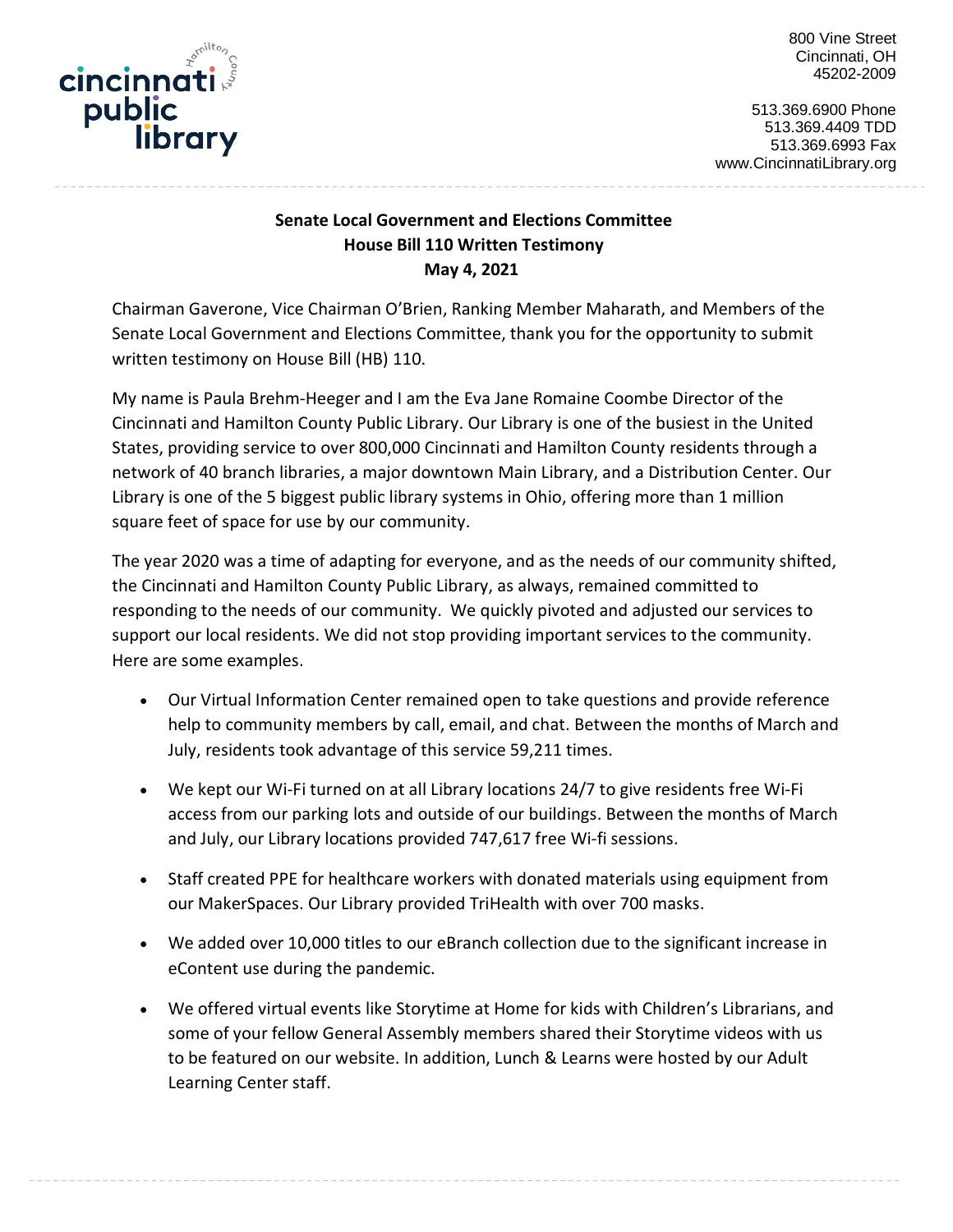- We offered grants classes virtually, presented by our Grants Resource Librarian. Our cardholders were able to access the Foundation Directory Online from anywhere for free. Prior to the pandemic, this resource could only be used while inside of our buildings. This became a lifeline for local small-businesses and non-profits looking for new funding opportunities to offset losses they experienced during the pandemic.
- While other community resources had in-person services severely disrupted, we offered meal pick-up service to area youth, in addition to our usual summer meals and afterschool snacks service, distributing 229,827 meals and snacks in 2020.
- We expanded our free tax preparation service since some other in-person options, such as churches and community rooms did not have the space to accommodate this important service as they have in past years.

It is clear that our community needs us now more than ever. Even in the pandemic year of 2020, we had over 1.9 million in-person visits. Throughout the pandemic we have provided special COVID-19 related assistance, and continue to do so today. We have offered free COVID-19 testing; resources to help community members navigate related challenges during this crisis, including job and workforce development help, eviction and tax return assistance for individuals and support for businesses and non-profits impacted by COVID-19. We also offer many online and virtual resources, including a page on our public website with fact-based COVID-19 vaccine information for residents; helping community members set up their vaccine appointments; free health-related educational sessions and screenings at several Library locations; and programs to equip parents and caregivers with tools to help their kids through this unique school year.

The Cincinnati and Hamilton County Public Library provides technology and internet access for school, work, and personal use. This resource is critical for residents who lack internet and technology access. We have been assisting local schools with bridging learning gaps caused by COVID-19 and summer break. This year, our summer program focused on engaging take-home opportunities for youth like STEM activity booklets, Take & Make activity kits, and we offered both virtual and live in-person programs that were held outside of our buildings. Our Library also provides Census outreach, serve as polling locations, and provide residents with accurate, non-partisan voting information.

I was disappointed that the Ohio House did not include a provision in Amended Substitute House Bill 110 to maintain the Public Library Fund (PLF) for Ohio's libraries at 1.7% of the General Revenue Fund (GRF). Based on what is included in the House Budget, libraries are being negatively impacted in several different ways:

- The PLF percentage is being cut from 1.7% to 1.66%
- The base of the GRF will be negatively impacted by the 2% income tax cut
- Libraries will automatically see a \$5 million deduction each fiscal year for the Ohio Public Library Information Network and the Library for the Blind